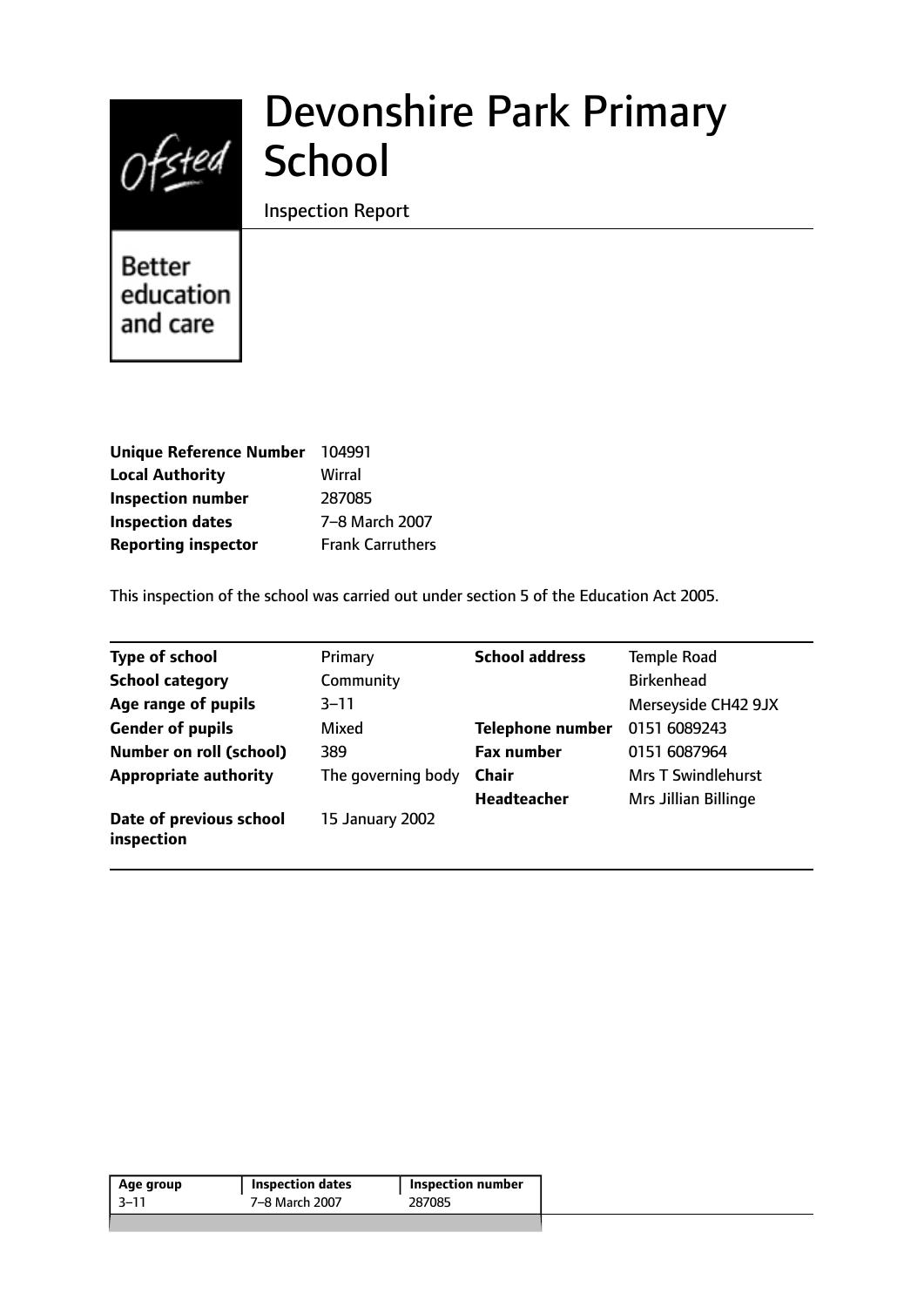© Crown copyright 2007

Website: www.ofsted.gov.uk

This document may be reproduced in whole or in part for non-commercial educational purposes, provided that the information quoted is reproduced without adaptation and the source and date of publication are stated.

Further copies of this report are obtainable from the school. Under the Education Act 2005, the school must provide a copy of this report free of charge to certain categories of people. A charge not exceeding the full cost of reproduction may be made for any other copies supplied.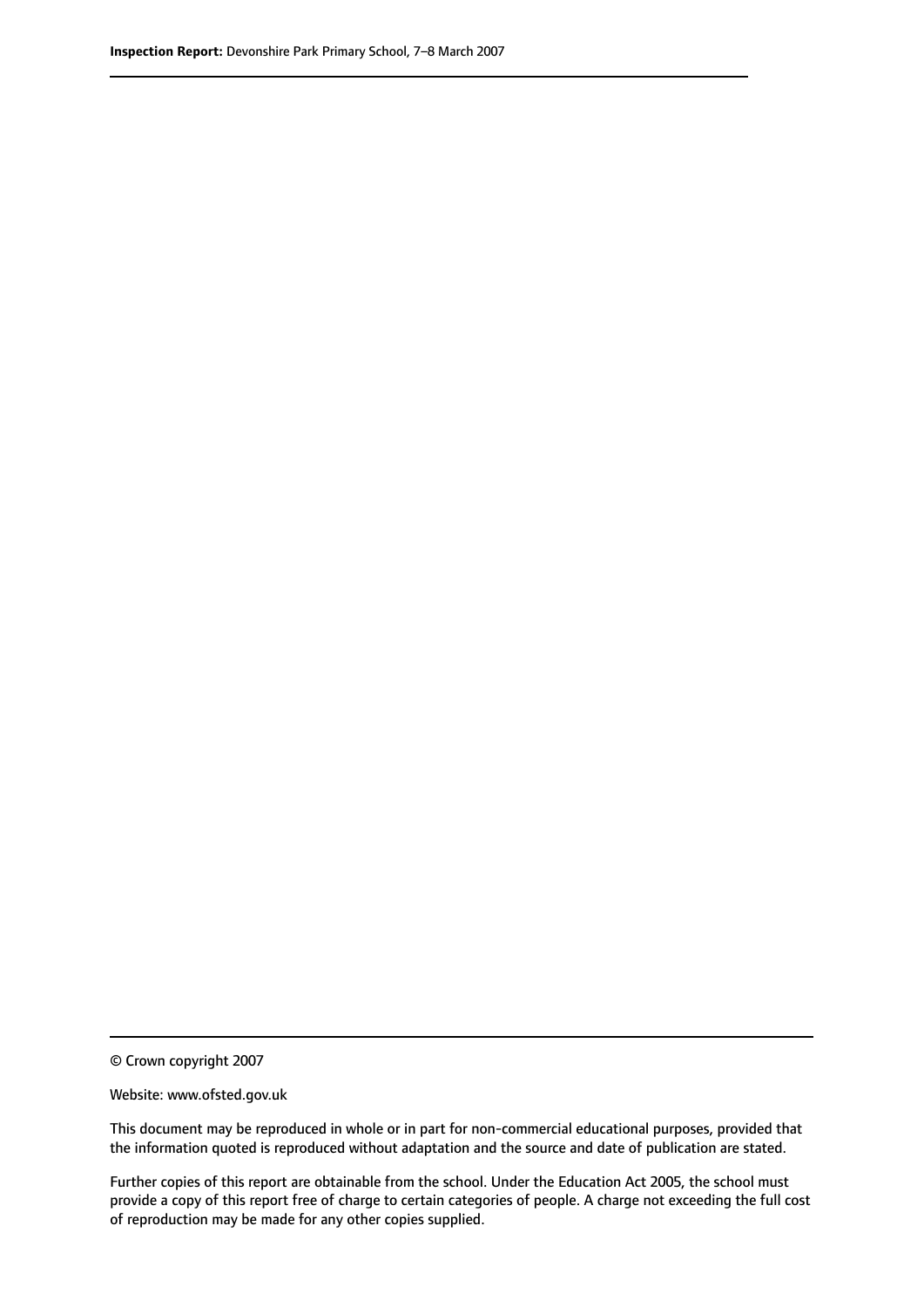# **Introduction**

The inspection was carried out by three Additional Inspectors.

## **Description of the school**

This is a larger than average primary school. The great majority of pupils are White British and very few are from minority ethnic backgrounds or are at the early stages of learning English as an additional language. The proportion of pupils eligible for free school meals is above average. The proportion of pupils with statements of special educational need is high compared to most primary schools because the school has two classes for pupils with speech and language difficulties. Pupils come from outside the immediate locality to attend these classes. The school holds The Basic Skills Award and the Sports England Active Mark.

## **Key for inspection grades**

| Grade 1 | Outstanding  |
|---------|--------------|
| Grade 2 | Good         |
| Grade 3 | Satisfactory |
| Grade 4 | Inadequate   |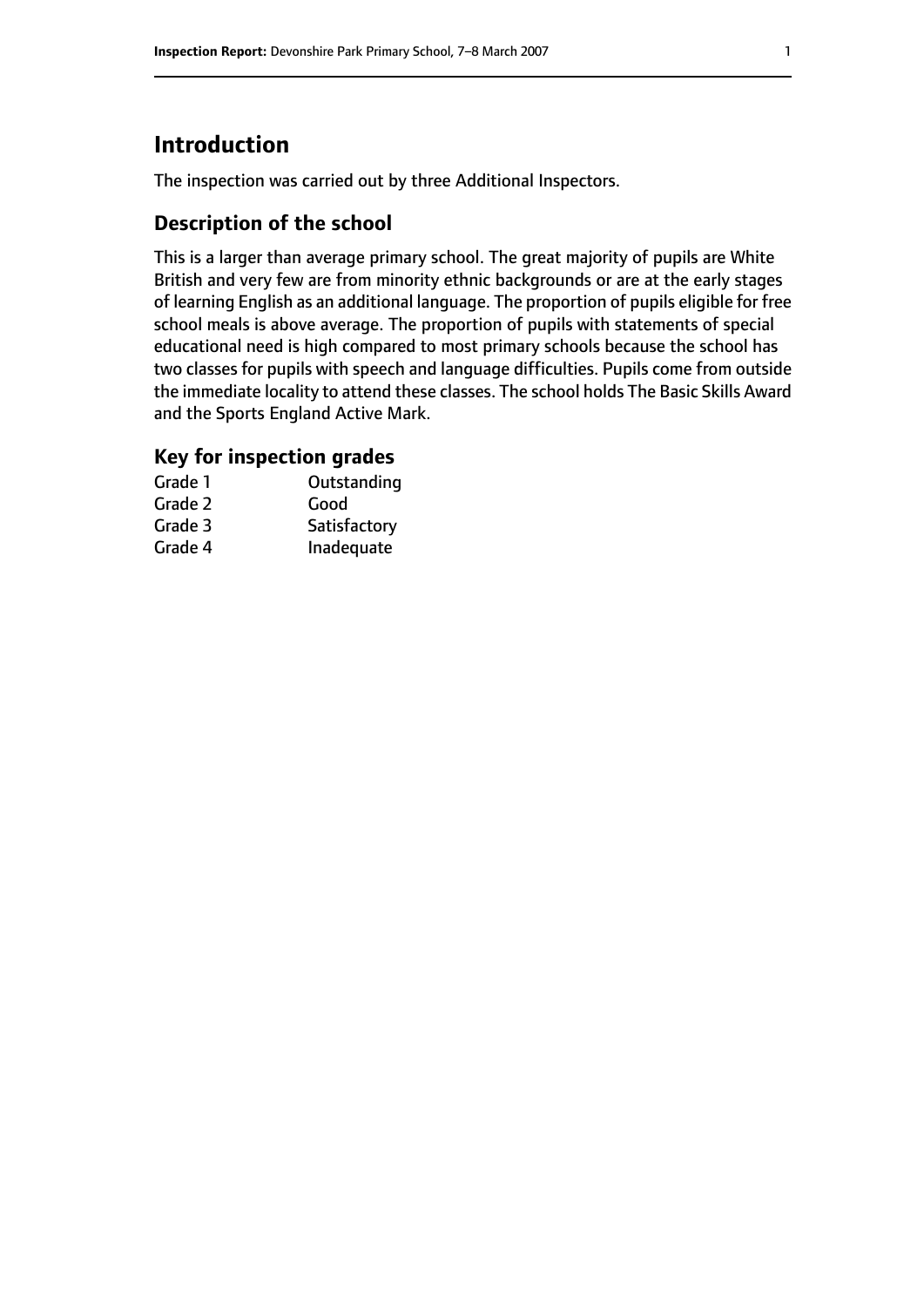# **Overall effectiveness of the school**

#### **Grade: 2**

The school is providing a good education for pupils and gives good value for money. Outstanding features of the school are: the quality of provision for children in the Foundation Stage; the provision for pupils with learning difficulties and/or disabilities; partnerships with external agencies, schools and other institutions; and the headteacher's skills of leadership and management.Pupils enter the school with levels of attainment that are below average. They achieve well in the core subjects of English, mathematics and science. Pupils with additional needs do particularly well, thanks to the expertise of specialist staff, who support not only pupils with speech and language difficulties but those with other learning needs exceptionally well. By the end of Year 6, standards are average overall. However, too few pupils reach the higher level in English and mathematics. Pupils' personal development is good. They behave well and enjoy school. They develop a good awareness of how to stay safe and be healthy and they contribute well to the school community, for example, acting as playground monitors and pupil councilors. They learn good skills of cooperation and working independently, which give them a good start in secondary school. These outcomes are the result of the good care, guidance and support that the school offers its pupils. The pastoral needs of all pupils, including the most vulnerable, are identified and addressed well. Links with specialist agencies contribute exceptionally well in this respect.The quality of teaching and learning is good, and is built on very good relationships between staff and pupils and well-planned lessons. In a minority of lessons, however, the pace of learning dips at times and pupils are not always engaged enough in their learning. The curriculum has a good emphasis on basic skills and information and communication technology (ICT). There are recent, exciting initiatives to stimulate learning in other subjects that are developing well. The curriculum for children in the Nursery and Reception classes is outstanding and helps the children's progress so well because it is rooted in first-hand experiences and learning through play.Leadership, management and governance of the school are good. The headteacher's vision for the school, her energy and enthusiasm has led to significant developments in how the school is managed. A newly established senior leadership team has been effective in developing systems to track the achievement of pupils and set clear and challenging targets for them, as well as in monitoring the quality of provision and standards across the school. The school's procedures to assess how well it is performing are good and the school's view of its performance reflects the judgements of the inspection team exactly. The improvements made since the last inspection indicate the school has good capacity to improve.

#### **What the school should do to improve further**

- Raise expectations for what more able pupils can achieve so that by the end of Year 6, more are reaching the higher level in English and mathematics.
- Ensure the pace of learning is maintained in all lessons and all pupils are engaged and motivated to achieve well.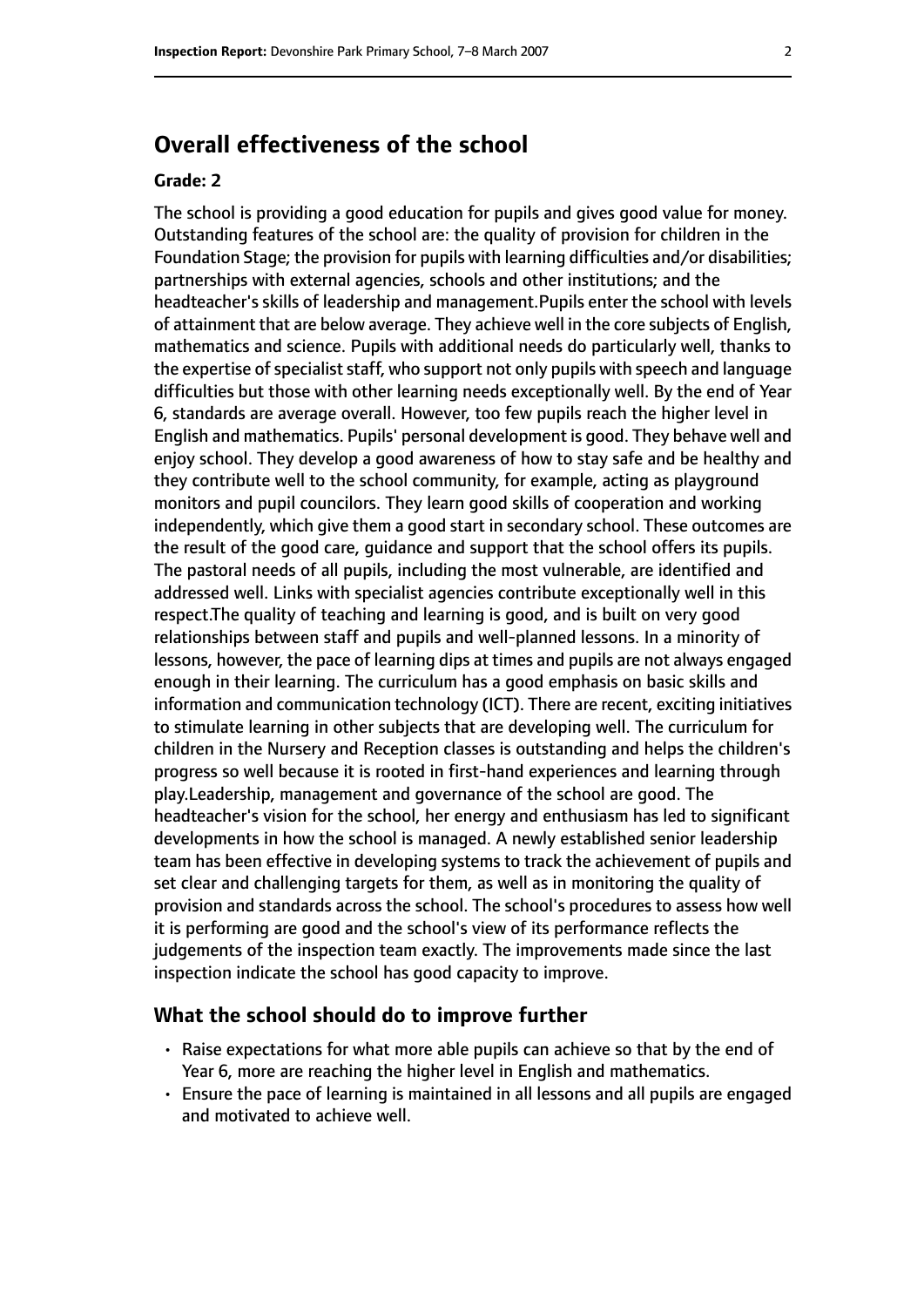# **Achievement and standards**

#### **Grade: 2**

The attainment of most children on entry to the Nursery is below average, many have very little knowledge and understanding of the world around them and a minority has poor communication skills. Children make good progress in the excellent Foundation Stage classes, which operate in a single unit where younger and older children work and play alongside one another. This benefits the achievement of all. By the end of the Reception year, most have reached or are close to reaching the national expectations expected of children at this age.Pupils make good progress in both key stages. Pupils with learning difficulties and/or disabilities make good, and often outstanding, progress because of the highly effective support they receive. The expertise of staff and visiting specialists is used extremely well to help pupils who attend the two language classes as well as pupils in mainstream classes. Those with speech and language problems make rapid gains in their learning and reintegrate well into mainstream classes or their own schools. Parents express their full appreciation for the school in this respect. A typical comment is, 'I have seen his confidence increase tenfold, he is keen to learn and has made excellent progress.' The very few pupils learning English as an additional language make good progress because their needs are also well catered for.The school's published results in national tests in Year 6 are frequently affected adversely by the above average proportion of pupils with statements of special educational need. When an analysis is made of the achievement of pupils in mainstream classes, it is clear that overall, pupils achieve well and the proportion reaching expected levels of attainment in English, mathematics and science is in line with the national average. However, too few pupils are achieving the higher level in English and mathematics.

# **Personal development and well-being**

#### **Grade: 2**

Pupils' spiritual, moral, social and cultural development is good. The great majority of pupils behave well and have good attitudes to their schoolwork. The few who are easily distracted are managed well by the staff employing a 'zoning' system of discipline. Pupils say that they have few concerns about bullying and any that occurs is dealt with well. As one pupil commented, 'Since the zone system, there is less name calling and everything is more disciplined.' There have been few exclusions and the sanction is used only as a last resort. Levels of attendance are in line with the national average and pupils understand the importance of attending school and being punctual. Pupils keep physically active as a result not only of lessons in physical education but of the 'Active Playgrounds' organised by staff and older pupils each lunchtime. They have the opportunity for healthy snacks and lunches and make well informed choices as a consequence. The pupil council gives the pupils a voice in how the school is developing and they have contributed, for instance, to a survey of safety in the playground and helped the health promotion campaign. The school encourages citizenship by engaging pupils in local Civic Awards which involve pupils in community activities both in school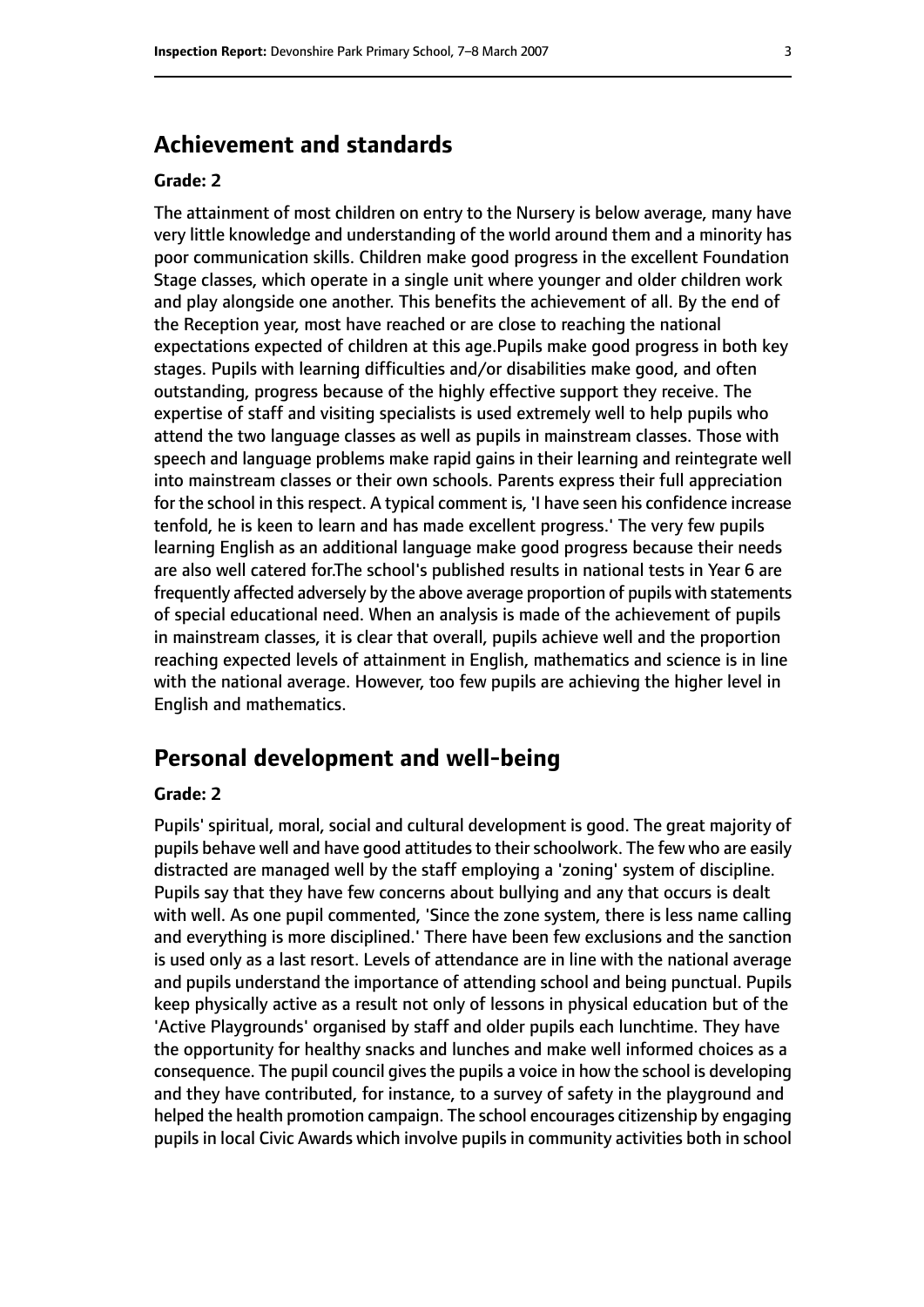and the wider locality. Initiatives such as these help the pupils to develop important skills that serve them well when they move on to secondary school.

# **Quality of provision**

## **Teaching and learning**

#### **Grade: 2**

The quality of teaching and learning acrossthe whole age range is good. Key strengths of the teaching are: the very good relationships staff have with pupils, which result in pupils being keen to work; lesson planning, which leads to purposeful learning; and the use of praise, which is a feature of all lessons and promotes pupils' self-esteem well. The pace of lessons is generally good, though on occasions it slows and time is not used as effectively as it might be. Also, when teaching is not stimulating enough, pupils engage less well with staff and are less motivated. As a consequence, in these instances, learning is not as rapid. The teaching and learning of pupils in the two language classes are good and at times outstanding, helping pupils to gain skills and the confidence to return to mainstream classes. The marking of pupils' work focuses effectively on how well pupils are doing and how they might improve. Procedures for pupils to assess their own work and evaluate other pupils' work are well developed throughout the school. Even the youngest pupils and those with additional needs are developing a mature understanding of their targets. This enables them to be aware of what they need to do to improve and to experience success.

#### **Curriculum and other activities**

#### **Grade: 2**

The good quality curriculum is broad and well balanced and meets statutory requirements. The school places a strong emphasis upon the teaching of basic skills and has received national accreditation as a result. The curriculum for children in the Foundation Stage is outstanding, covering all the areas for learning appropriate to the age group exceptionally well to provide a rich, exciting range of activities very well suited to young learners. The curriculum and work planned for pupils with learning difficulties and/or disabilities is also outstanding. There are very effective programmes and strategies used to support pupils in small groups and individually, which lead to them making good progress toward targets in their individual education plans. Further strengths include provision for ICT, which has been improved since the time of the last inspection and is being used well in subjects across the curriculum. The good range of extra-curricular activities organised by the After-School Study Coordinator are popular with pupils and enhances their enjoyment of school. The curriculum promotes the pupils' understanding of a healthy and fit lifestyle well. There are new initiatives that are just being established this year and are planned to stimulate pupils' enjoyment of school, but whose impact is yet to be measured. These are: the creative curriculum for the humanities and arts subjects; French for pupils in Key Stage 2 classes and the language class for older pupils; and improved provision for talented and more able pupils.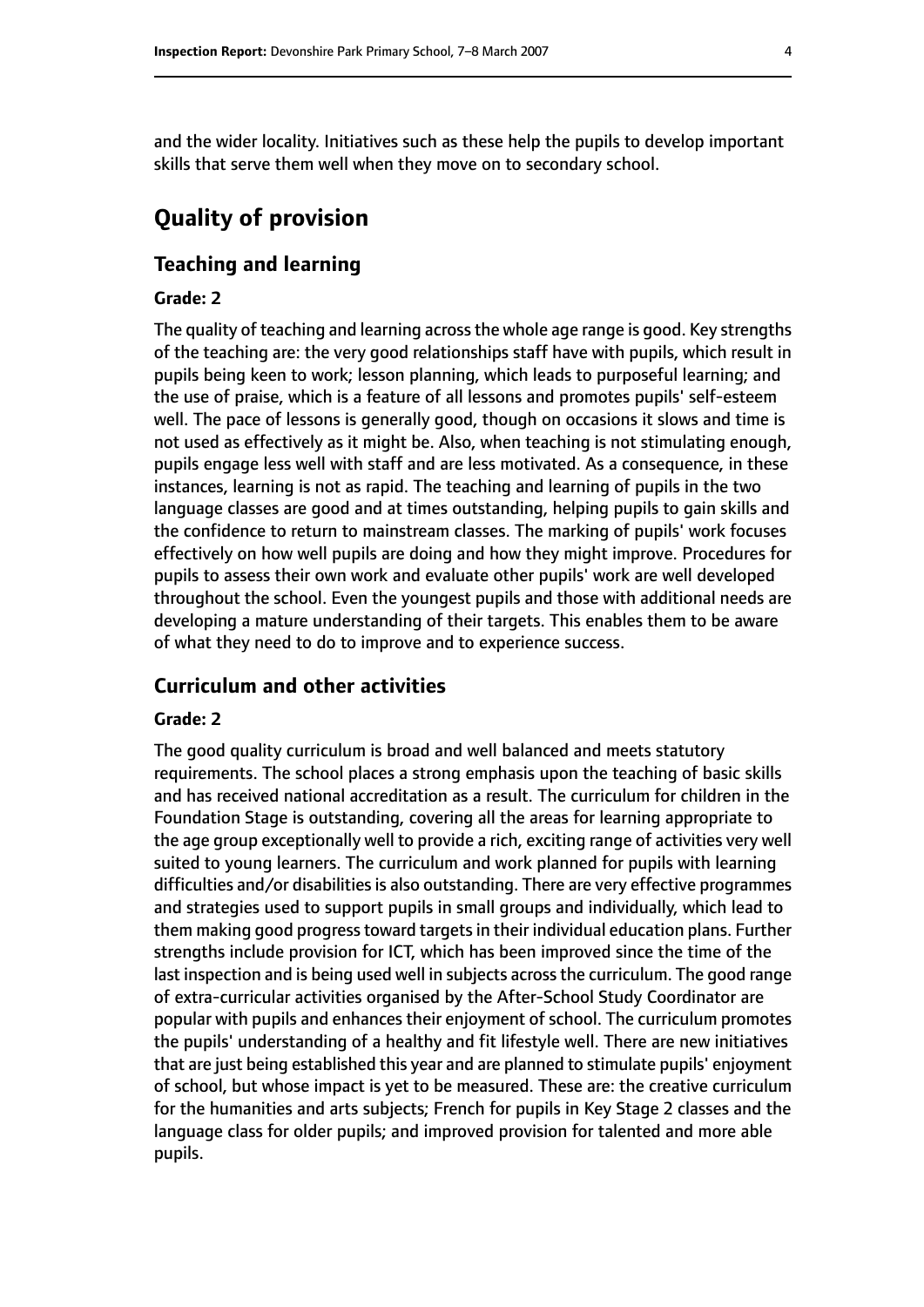## **Care, guidance and support**

#### **Grade: 2**

An outstanding element of this aspect isthe support provided for looked-after children and pupils with additional needs. Their difficulties are identified early, parents are consulted and progress monitored well in regular meetings. The school makes excellent use of specialists, both in school and from other agencies, such as on-site speech therapists, to help pupils. The teachers of mainstream classes draw upon the expertise of staff in the language classes to benefit pupils who require help with speaking and listening skills. The improved confidence of these pupils is evident in how they answer questions and join in discussions in class. The home/school liaison officer makes a good contribution to care and guidance, offering, for instance, support for families in times of stress and helping pupils to achieve good attendance. A new programme of lessons has begun to promote pupils'social and emotional development, but itsimpact has yet to be measured. Procedures to promote child protection, the safe recruitment of staff, health and safety, and to reduce risk are in place. Systems to track the pupils' personal and academic progress provide detailed information forstaff from which they are able to set targets to further pupils' achievement. Pupils know their targets well and are becomingly increasingly aware of what they need to do to improve, for example in reading and writing.

## **Leadership and management**

#### **Grade: 2**

Since her appointment two years ago, the headteacher has introduced a vision for the school's leadership which seeks to empower senior and middle managers. The leadership team has been extended and more responsibility delegated to subject and aspect leaders. There is a good focus on tracking and supporting the progress of individual pupils so that all are being encouraged to work to their potential. This is clearly well established for most pupils, especially those with additional needs, but the support for pupils identified as talented and more able is in the early stages of development. There is an excellent commitment to include all pupils in what the school offers, and this is evident in the appointment of an Inclusion Manager to the school leadership team, and in the successful integration of pupils from the language classes.School self-evaluation is good and grounded on a very effective range of monitoring procedures. School development planning is good, and is focused on raising achievement and improving provision; though at times the criteria for judging the effectiveness of actions are too vague and not linked directly enough to specific standards for pupils to achieve. Since the last inspection, the school has made good progress in developing the curriculum, assessment procedures, target-setting and the Foundation Unit. Governors fulfil their responsibilities well and have a good awareness of how the school is performing. There are clear examples of how they challenge the leadership of the school to account for its actions.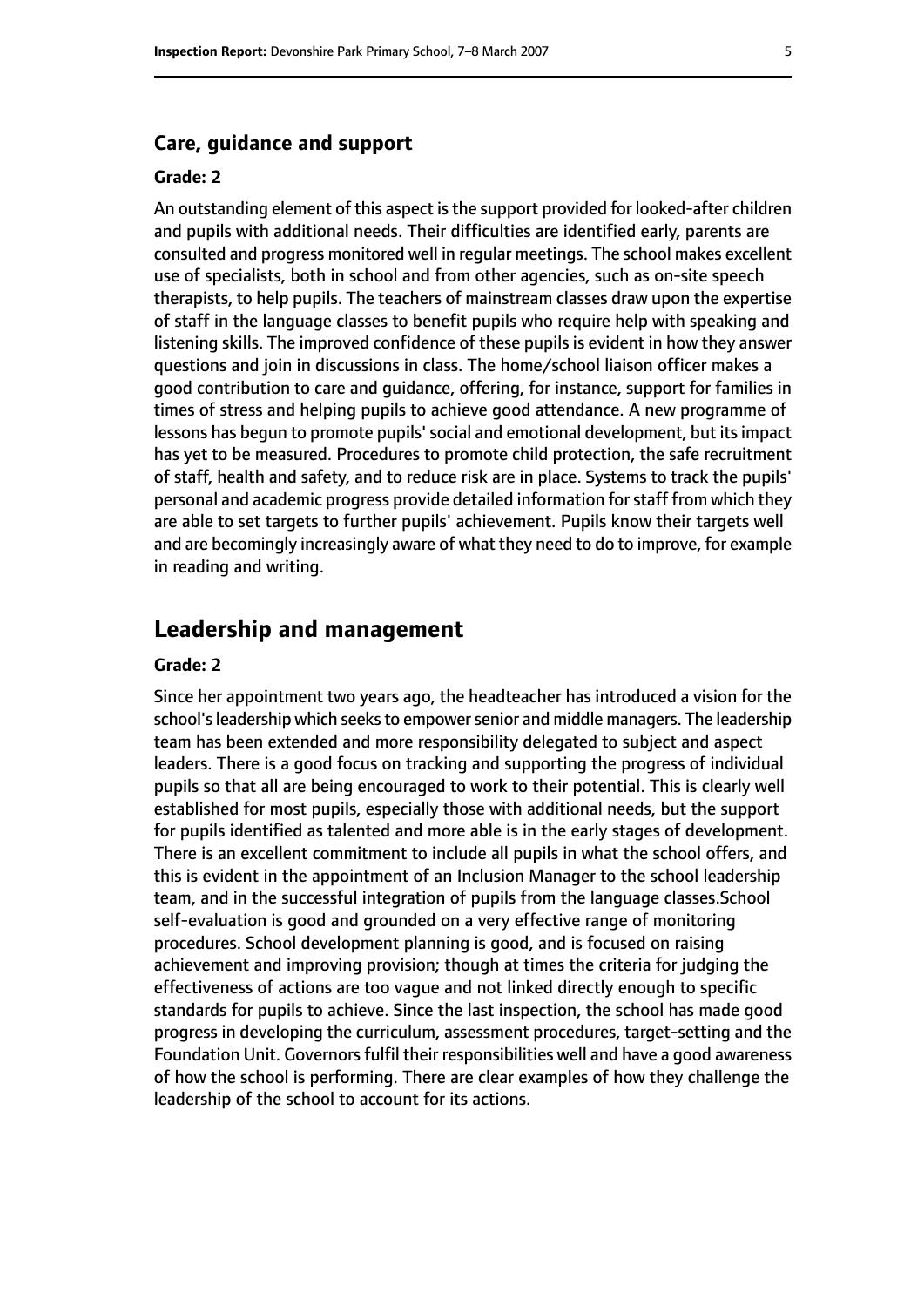**Any complaints about the inspection or the report should be made following the procedures set out inthe guidance 'Complaints about school inspection', whichis available from Ofsted's website: www.ofsted.gov.uk.**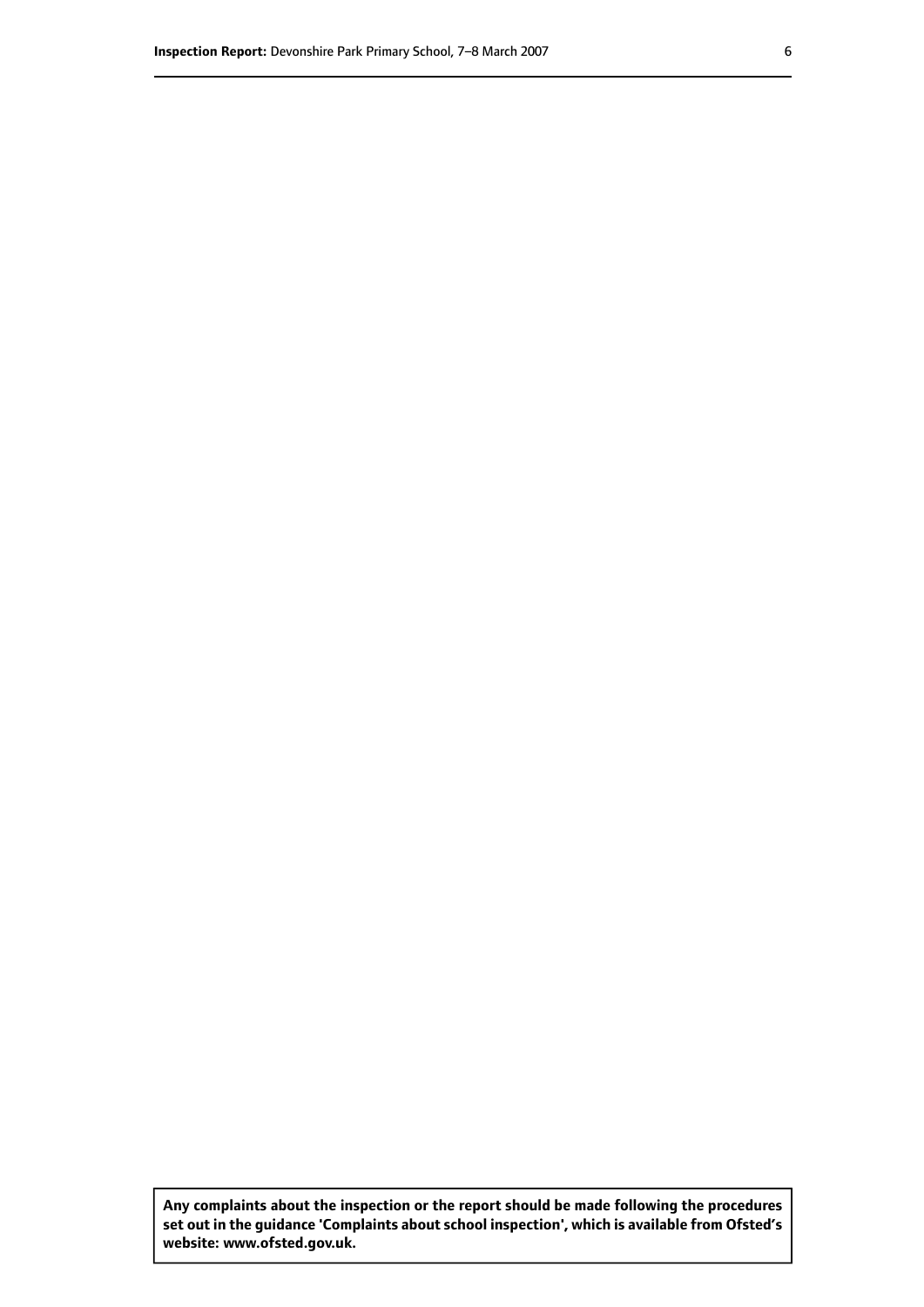# **Inspection judgements**

| Key to judgements: grade 1 is outstanding, grade 2 good, grade 3 satisfactory, and grade 4 | School         |
|--------------------------------------------------------------------------------------------|----------------|
| inadeauate                                                                                 | <b>Overall</b> |

# **Overall effectiveness**

| How effective, efficient and inclusive is the provision of education, integrated<br>care and any extended services in meeting the needs of learners? |     |
|------------------------------------------------------------------------------------------------------------------------------------------------------|-----|
| How well does the school work in partnership with others to promote learners'<br>well-being?                                                         |     |
| The quality and standards in the Foundation Stage                                                                                                    |     |
| The effectiveness of the school's self-evaluation                                                                                                    |     |
| The capacity to make any necessary improvements                                                                                                      |     |
| Effective steps have been taken to promote improvement since the last<br>inspection                                                                  | Yes |

## **Achievement and standards**

| How well do learners achieve?                                                                               |  |
|-------------------------------------------------------------------------------------------------------------|--|
| The standards <sup>1</sup> reached by learners                                                              |  |
| How well learners make progress, taking account of any significant variations between<br>groups of learners |  |
| How well learners with learning difficulties and disabilities make progress                                 |  |

# **Personal development and well-being**

| How good is the overall personal development and well-being of the<br>learners?                                  |  |
|------------------------------------------------------------------------------------------------------------------|--|
| The extent of learners' spiritual, moral, social and cultural development                                        |  |
| The behaviour of learners                                                                                        |  |
| The attendance of learners                                                                                       |  |
| How well learners enjoy their education                                                                          |  |
| The extent to which learners adopt safe practices                                                                |  |
| The extent to which learners adopt healthy lifestyles                                                            |  |
| The extent to which learners make a positive contribution to the community                                       |  |
| How well learners develop workplace and other skills that will contribute to<br>their future economic well-being |  |

# **The quality of provision**

| How effective are teaching and learning in meeting the full range of the<br>  learners' needs?                      |  |
|---------------------------------------------------------------------------------------------------------------------|--|
| $\mid$ How well do the curriculum and other activities meet the range of needs<br>$\mid$ and interests of learners? |  |
| How well are learners cared for, guided and supported?                                                              |  |

 $^1$  Grade 1 - Exceptionally and consistently high; Grade 2 - Generally above average with none significantly below average; Grade 3 - Broadly average to below average; Grade 4 - Exceptionally low.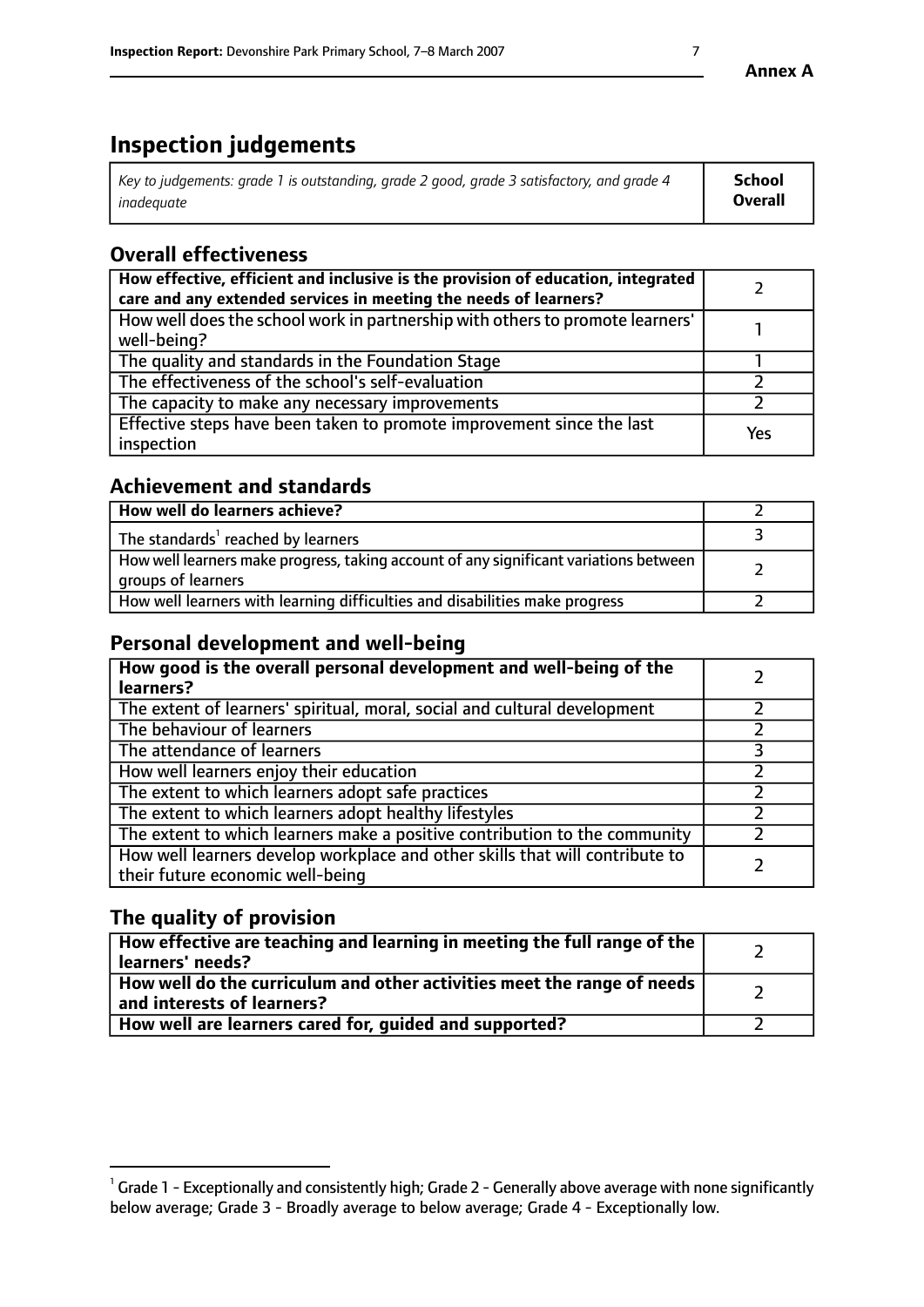# **Leadership and management**

| How effective are leadership and management in raising achievement<br>and supporting all learners?                                              |               |
|-------------------------------------------------------------------------------------------------------------------------------------------------|---------------|
| How effectively leaders and managers at all levels set clear direction leading<br>to improvement and promote high quality of care and education |               |
| How effectively performance is monitored, evaluated and improved to meet<br>challenging targets                                                 |               |
| How well equality of opportunity is promoted and discrimination tackled so<br>that all learners achieve as well as they can                     |               |
| How effectively and efficiently resources, including staff, are deployed to<br>achieve value for money                                          | $\mathcal{P}$ |
| The extent to which governors and other supervisory boards discharge their<br>responsibilities                                                  |               |
| Do procedures for safequarding learners meet current government<br>requirements?                                                                | Yes           |
| Does this school require special measures?                                                                                                      | No            |
| Does this school require a notice to improve?                                                                                                   | <b>No</b>     |